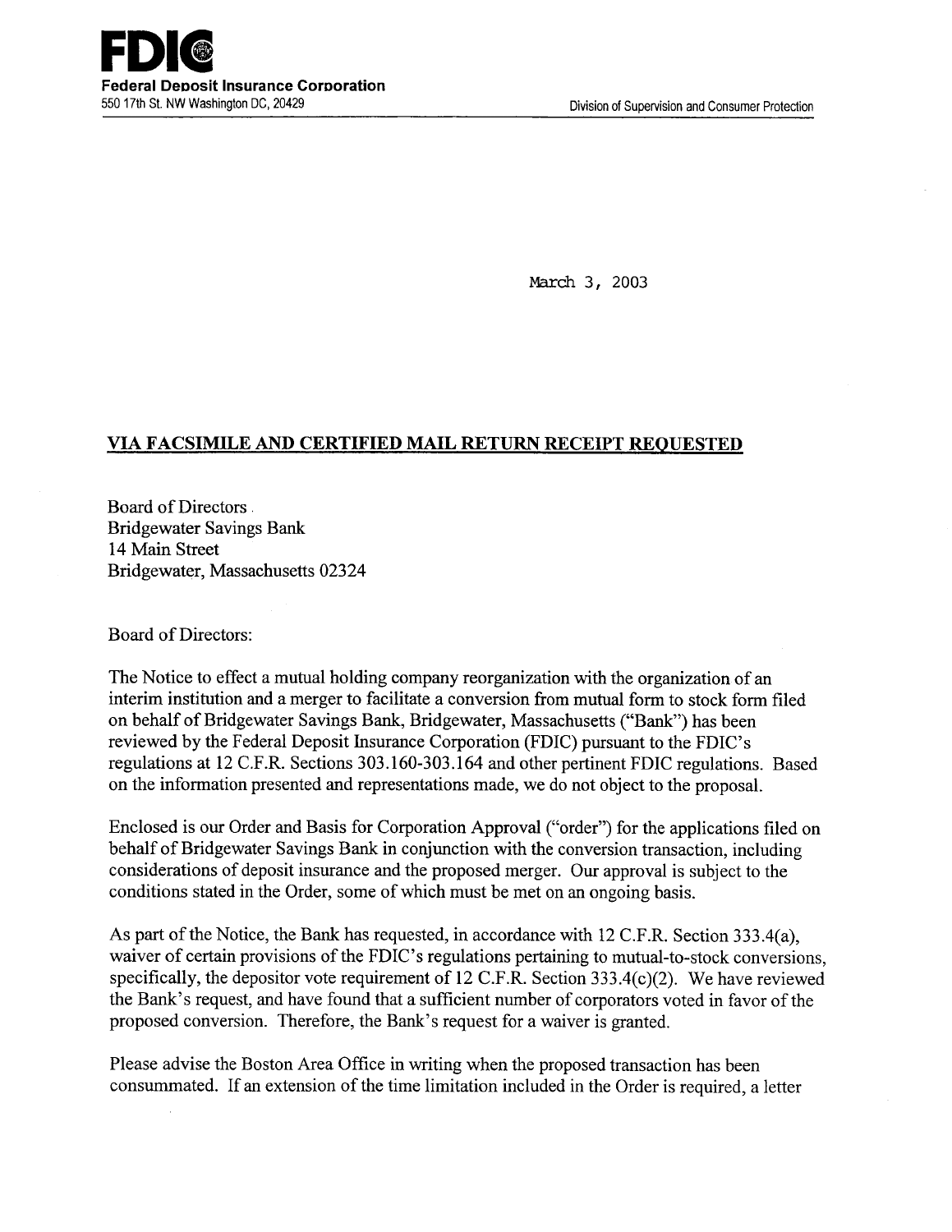requesting a specific extension of the limitation including reasons therefore should be submitt to the Boston Area Office.

Sincerely,

# **/S/**

John M. Lane Députy Director

 $\hat{\mathcal{L}}$ 

Enclosure

cc: Richard A. Schaberg Thacher Proffitt & Wood 1700 Pennsylvania Ave., N.W., Suite 800 Washington, D.C. 20006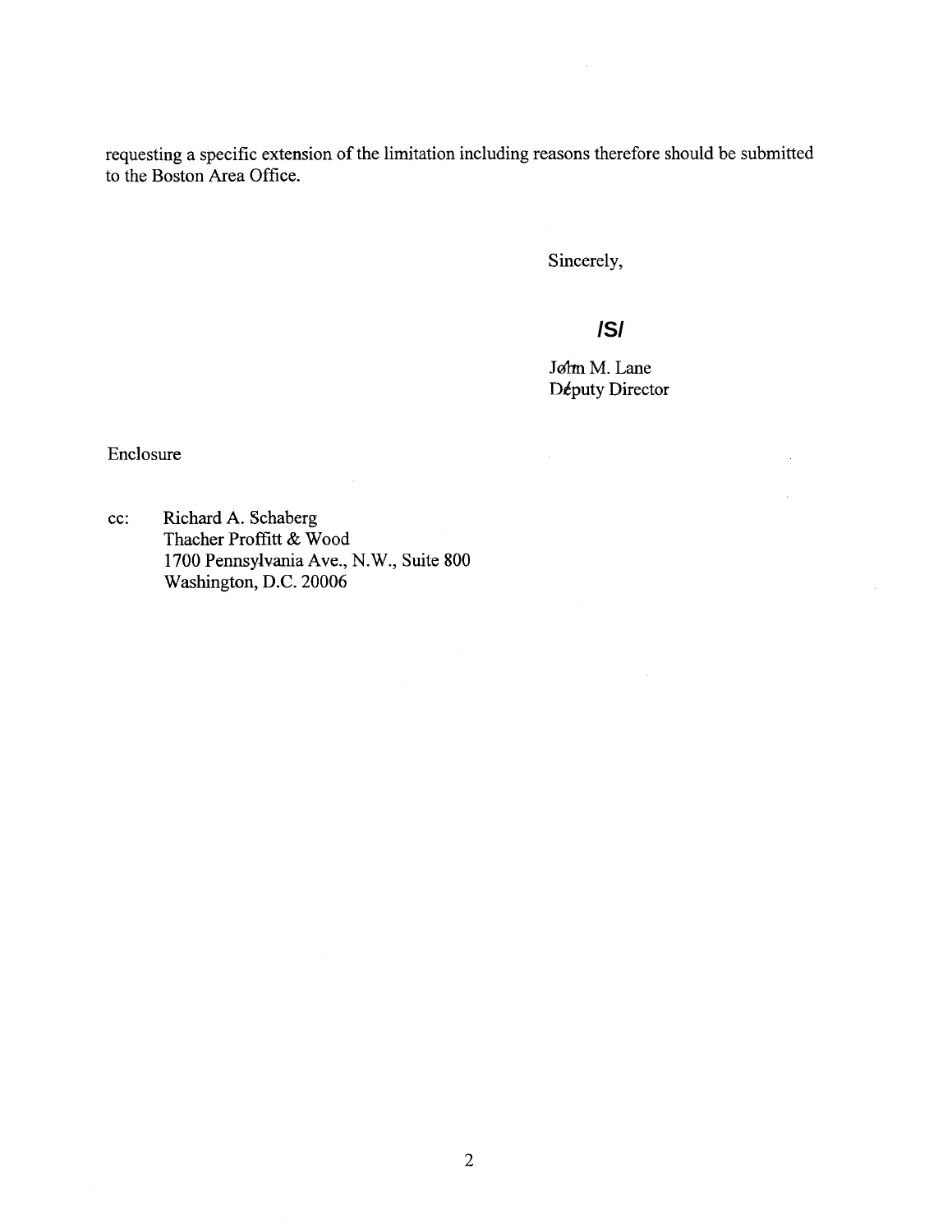### **FEDERAL DEPOSIT INSURANCE CORPORATION**

Bridgewater Savings Bank Bridgewater, Plymouth County, Massachusetts

Application for Federal Deposit Insurance and Consent to Merge

### **ORDER AND BASIS FOR CORPORATION APPROVAL**

Pursuant to Section 5 and Section 18 (c) and other provisions of the Federal Deposit Insurance Act ("FDI Act"), an application has been filed on behalf of the Bridgewater Savings Bank, Bridgewater, Massachusetts, ("Mutual Institution"), currently a statechartered mutually-owned Bank Insurance Fund member with total resources of \$243,745,000 and total deposits of \$191,092,000 as of December 31, 2002, for the FDIC's consent to merge with Bridgewater Interim Stock Savings Bank, Raynham, Massachusetts, a proposed new interim state-chartered stock savings bank, the resultant bank. In addition, applications have been filed for federal deposit insurance for the Bridgewater De Novo Mutual Savings Bank (to be subsequently organized into a mutual holding company) and the Bridgewater Interim Stock Savings Bank.

The transaction is to effect the Mutual Institution's plan of reorganization which, solely to facilitate such undertaking, provides for:

- Bridgewater Savings Bank to organize a new savings bank under Massachusetts law to be known as Bridgewater De Novo Mutual Savings Bank.
- Bridgewater De Novo Mutual Savings Bank to amend and restate its mutual savings bank charter as the charter of a mutual holding company to be known as Bridgewater Financial, MHC.
- Bridgewater Financial, MHC, to simultaneously organize a Massachusetts chartered stock savings bank as a subsidiary to be known as Bridgewater Interim Stock Savings Bank.
- Bridgewater Savings Bank will immediately thereafter merge with Bridgewater Interim Stock Savings Bank, with Bridgewater Interim Stock Savings Bank to be the legally surviving entity under the name of Bridgewater Savings Bank.

Upon consummation of the reorganization, the deposits of the Mutual Institution will continue to be insured under the Bank Insurance Fund. On the effective date of the reorganization, the Resultant Bank will be a stock bank and the wholly owned subsidiary of Bridgewater Financial, MHC. Applications for the establishment of Bridgewater Financial, MHC, have been filed with the Federal Reserve System. Following the consummation of the merger, the Resultant Bank will operate the same banking business, with the same management, at the same locations now being served by the Mutual Institution. The proposed transaction, per se, will not alter the competitive structure of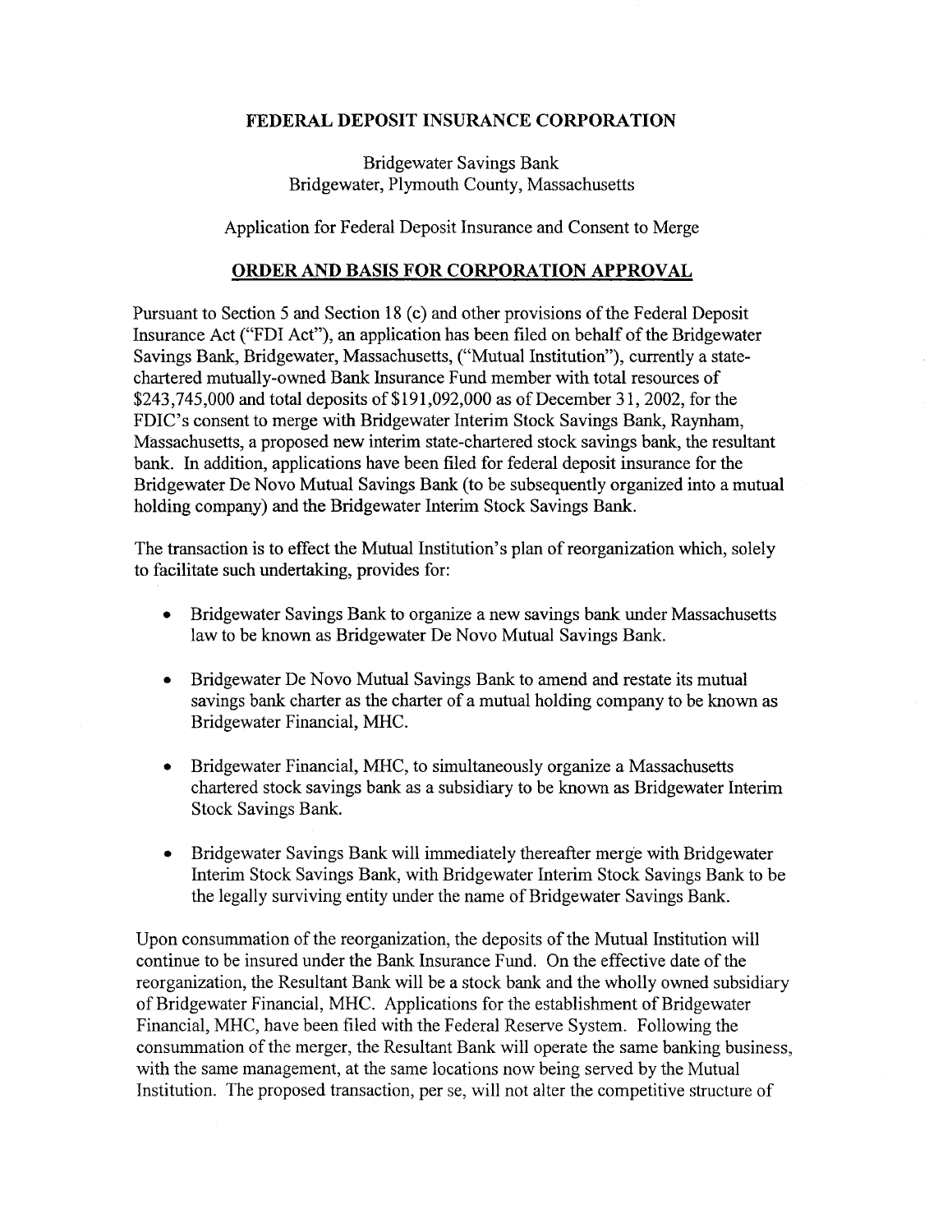banking in the market served by the Mutual Institution. Bridgewater Savings Bank's main office will relocate to an existing branch office located at *756* Orchard Street, Raynham, Massachusetts.

Notice of the proposed transaction, in a form approved by the FDIC, has been published pursuant to the FDI Act. A review of available information, including the Community Reinvestment Act ("CRA") Statement of the proponent, disclosed no inconsistencies with the purposes of the CRA. The resultant institution is expected to continue to meet the credit needs of its entire community, consistent with the safe and sound operation of the institution.

In connection with the applications, the FDIC has taken into consideration the financial and managerial resources and future prospects of the proponent banks and the Resultant Bank, and the convenience and needs of the community to be served. In connection with the applications for deposit insurance, the FDIC has taken into consideration the: financial history and condition; adequacy of the capital structure; future earnings prospects; general character and fitness of management; risk to the insurance fund; convenience and needs of the community; and consistency of corporate powers. Having found favorably, on all statutory factors and having considered other relevant information, including all reports on the competitive factors furnished by the Comptroller of the Currency, the Board of Governors of the Federal Reserve System, the Director of the Office of Thrift Supervision and the Attorney General of the United States, it is the FDIC's judgment that the applications should be and hereby are approved, subject to the following conditions:

- 1. That, except for the proposed transfer of stock to Bridgewater Financial, MHC, ("MHC"), no shares of the stock of Bridgewater Savings Bank shall be sold, transferred or otherwise disposed of, to any person (including any Employee Stock Ownership Plan) unless prior notice is provided to, and non-objection is received from the FDIC;
- 2. That, prior to a sale, transfer or other disposition of any shares of Bridgewater Savings Bank by the Bridgewater Financial, MHC, to any person (including any Employee Stock Ownership Plan), or a conversion of the Bridgewater Financial, MHC, to stock form, Bridgewater Savings Bank will provide written notification to the FDIC and provide the FDIC with copies of all documents filed with the state and federal banking and/or securities regulators in connection with any such sale, transfer, disposition or conversion;
- 3. That, should any shares of stock be issued to persons other than Bridgewater Financial, MHC, any dividends waived by Bridgewater Financial, MHC, must be retained by Bridgewater Financial, MHC, or Bridgewater Savings Bank and segregated, earmarked, or otherwise identified on its books and records; such amounts must be taken into account in any valuation of the institution and factored into the calculation used in establishing a fair and reasonable basis for exchanging shares in any subsequent conversion of Bridgewater Financial, MHC,